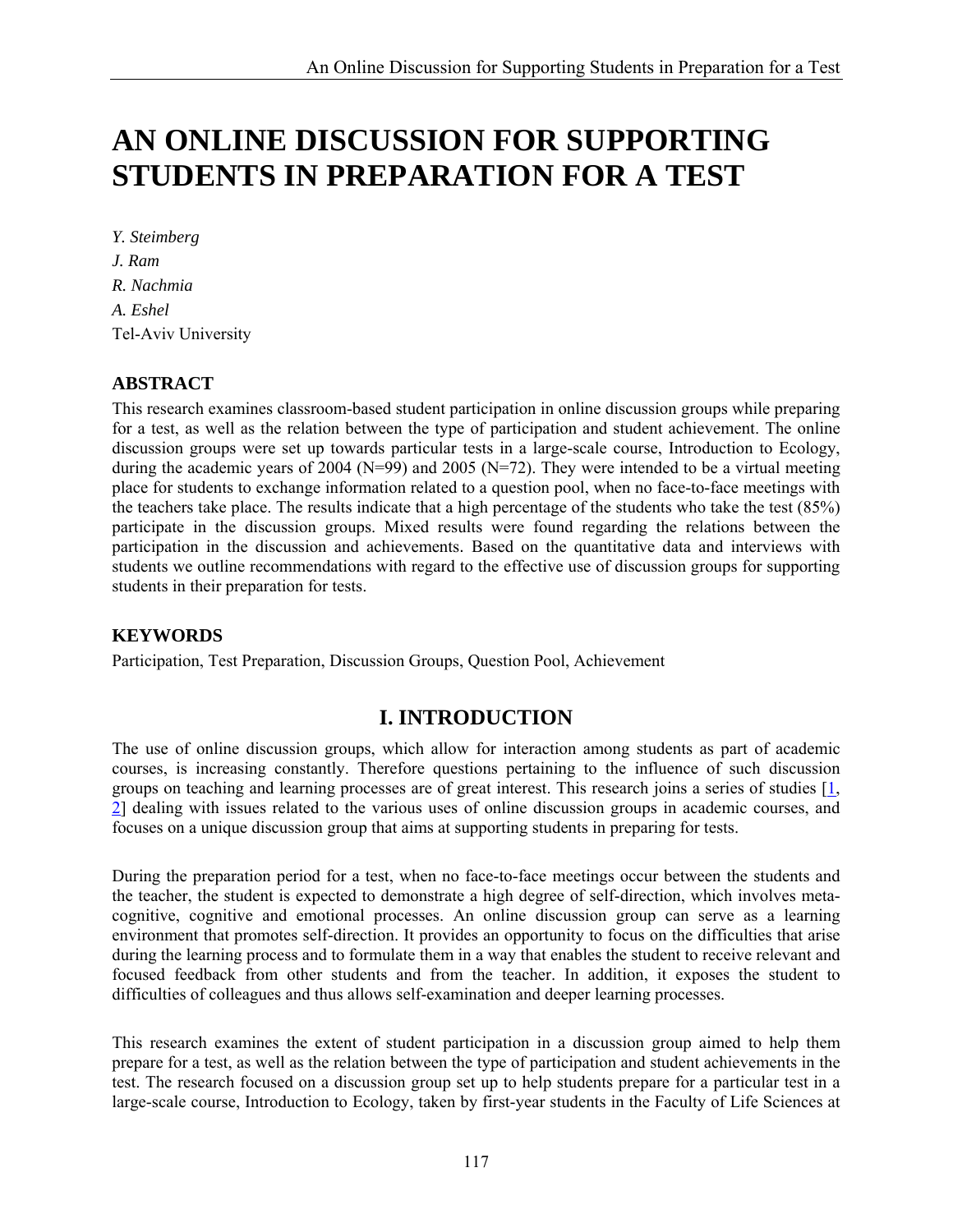Tel Aviv University during the academic years of 2003–2004 and 2004–2005. The course was conducted face-to-face and was accompanied by a website during the semester. When the semester was over, 1300 true/false questions, encompassing the entire course material, were presented on the course website. The students were informed that 90 of those questions would comprise the test. The discussion group was intended to be a virtual meeting place for students to exchange information related to the question pool, to raise difficulties that came up as they were preparing for the test, and to receive feedback from colleagues and from the teacher. The teacher followed the discussion group and intervened when he deemed necessary. Following the tests, data regarding the number of messages, the number of entries to the discussion group and the grades of 99 students in 2004 and 72 students in 2005 who took the test were collected. To complete the picture, interviews were conducted by telephone with seven students.

#### **II. THEORETICAL FRAMEWORK**

As the use of the Internet for the enrichment of the study environment in academic courses increases, questions are being asked regarding the possible ways in which integrating Internet tools may affect teaching and learning processes in general, and student achievement in particular. One of the relatively widespread tools intended for creating asynchronous interaction among the students and between them and the teacher is the online discussion group. The literature reports on various kinds of online discussion groups varying in goals, subject matter, nature of the instruction, roles of the participants and duration [1, 2]. This study examines a unique discussion group intended to assist students in the process of preparation for a test following a face-to-face course.

In the period of preparation for the test, when no face-to-face meetings are held, students should demonstrate a high degeree of self-direction. They must assess the gap between their knowledge and the required level, focus on their difficulties and select ways of handling the situation, while using their time and resources efficiently  $[3, 4, 5, 6, 7]$ . Learning processes which involve self-direction require integration of the following components: meta-cognitive activity (reflection on the knowledge and the learning processes); cognitive activity to focus the knowledge and skills; and operative strategies to select action paths. Studies show that students possessing a high level of self-direction reach higher academic achievements in comparison to students with a low level of self-direction [4, 8, 9].

A learning environment that encourages self-direction has unique characteristics. Boekaerts lists some of the central ones, e.g., flexibility, choice, opportunity for self-appraisal, encouragement of internal motivation and creation of varied opportunities for learning [3]. Lin et al. identify four components of instruction that promote self-direction in the period of preparation for the test: evaluation of processes and outcomes, continuous guiding of the student, use of experts' modeling, and change of point-of-view during discussion with experts and other students. Without appropriate support, students have difficulties reflecting on knowledge and reflecting on learning processes, as well as focusing on difficulties and on selecting ways of acting  $[5]$ .

The pre-test discussion group can serve as a learning environment with the characteristics that support self-direction. The activity in the pre-test discussion group is characterized by flexibility and choice regarding extent and type of participation. The very participation in a pre-test discussion group requires that students focus on difficulties, formulate and explain themselves in a way that will provide them with effective support from other participants. The exposure to difficulties brought up by others, the handling of various viewpoints and criticism all constitute a basis for further inquiry and self-examination  $[10, 11]$ , 12, 13]. The teacher's regular presence and steady participation in the discussion group facilitates the structuring of the discussion, ensures the reliability of the information, and provides feedback and personal guidance for the students [11, 12, 13, 14, 15]. Discussion groups of this type might manifest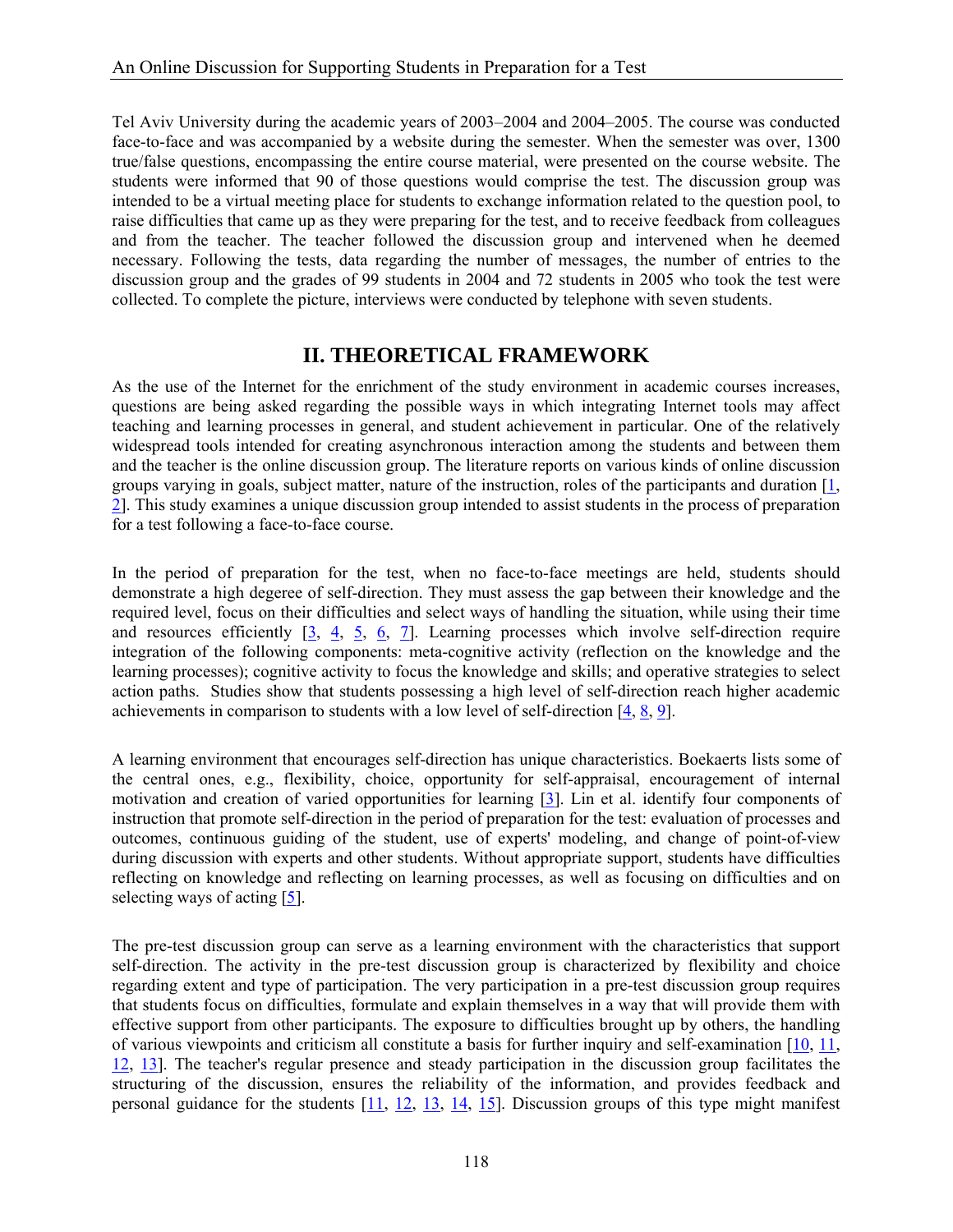elements of teaching that Lin et al. identified as supportive of self-direction towards a test: The ongoing array of interactions among the students and the teacher allows students to assess their knowledge in comparison to that of others (evaluation of processes and products), to be exposed to difficulties, responses and mistakes of fellow students and experts (change of positions and modeling), and to receive personal feedback and guidance (modeling and guidance) [5]. Participation in the discussion can help in structuring personal and group knowledge in which each of the participants shares responsibility for the created knowledge. The individual and group's need to find the correct answers creates joint responsibility for the contents and their formulation [8, 11, 16, 17, 18].

Despite these clear advantages of an online discussion group, previous studies have found that many students do not participate due to the new challenges that such a group might generate. This environment, rich in nonlinearly arranged material, requires that the students be focused and consistent. They must be proficient in searching for information, distinguishing between important and irrelevant information and between correct and incorrect information, and sorting and organizing that information. The need to express oneself in writing and the exposure to the responses of peers might pose a threat to some of the students. Writing as the sole means of communication with others requires high awareness of the quality of writing [19, 20, 21]. Additional factors which can hinder student participation in the discussion group are: technological limitations, lack of computer skills or skills in functioning in a discussion group, the characteristics of the group and the course, and the student's learning style [22].

The studies that focus on student activities in discussion groups variously define "participation in a discussion group". Some of the studies include those who have viewed the discussion as well as those who wrote messages [23, 24], whereas others regard participation only as writing messages [2, 22]. The methods of measuring participation vary as well: in some cases the number of messages written is counted, while others count the number of words written in the discussion group. In our research we have distinguished among three types of paticipation: those who write messages, those who merely read the content and those who are not active at all. The general picture that arises from studies that inspect the extent of participation in various types of discussion groups is that the percentage of participants as both writers and viewers is about half of the enrolled students, and that the percentage of message writers is around 20%–30% of the participants in the discussion group [2, 22, 23, 24].

Many studies compared achievement among students who used e-learning in asynchronous learning environments to those of students who studied in face-to-face learning environments [25, 26, 27, 28, 29]. Only in a few of these studies was there an attempt to focus on the potential relation between the type and extent of activity in a discussion group intended for a specific purpose, and student achievements. These revealed inconsistent results. For example, Beaudoin examined the differences between the achievements of students who wrote a large number of messages, those who wrote a small number of messages and those who wrote none. He found that those who wrote many messages achieved higher scores compared to students in the other groups. But he also found that those who wrote nothing at all had better achievements than those who were fairly active [30]. Picciano reported positive relations between the level of participation in a discussion group and the grade in a test and in a final assignment [31]. Following these studies, we have chosen to focus on the role of a discussion group as a support in preparation for a test and the relations between student participation and their scores.

The research questions are as follows:

- What is the type and extent of student participation in the online discussion group that supports test preparation?
- Is there a relationship between the type and extent of the activity in the discussion group and the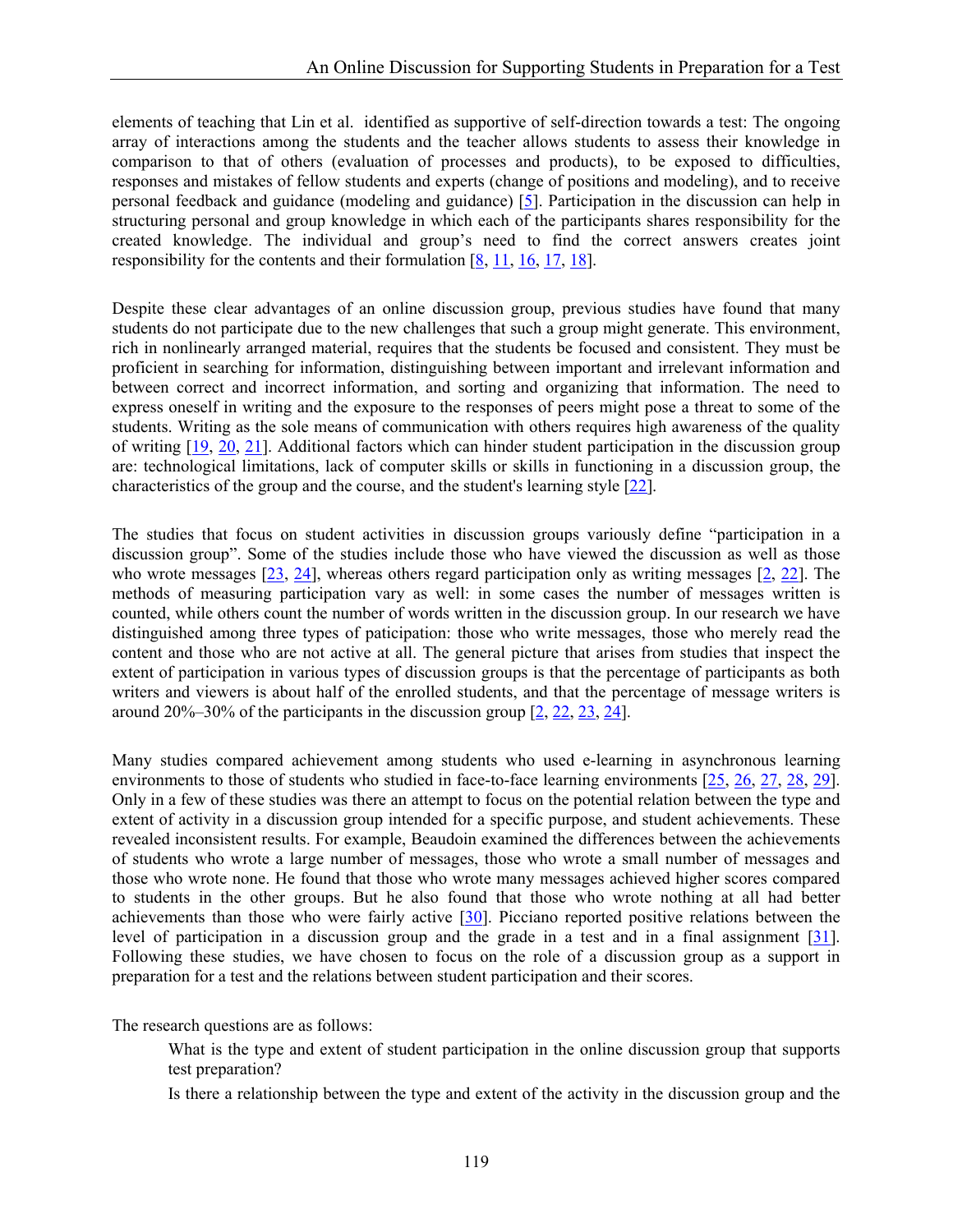achievements in the test?

# **III. METHOD**

# **A. The Field of Research**

Most of the courses in Tel Aviv University are taught face-to-face. A significant percentage of these courses are accompanied with an Internet site that the teachers build using a designated Internet interface for academic courses on the web called HighLearn, a Web-based learning content management system. A site was built using this interface for the course "Introduction to Ecology," a first-year, large-scale course given by the Faculty of Life Sciences. To help prepare for the test, the teacher presented 1300 true/false questions in the course site two weeks before the test. A sample of such questions is shown below. He informed the students that they would be tested on 90 of these questions, and opened a discussion group in the course site intended to assist in preparation for the test. He followed the activity in the discussion group on a daily basis. The data in this paper refer to all the students who took the test: 99 students in Summer 2004 and 72 students in Summer 2005.

A sample of the questions presented to the students:

*The student has to determine whether the sentence is true or false* 

- a. Only living organisms take part in the interactions within the ecosystem.
- b. In a study of interspecific competition it was found that  $K_2 > N_2 + N_1 \alpha_{21}$ , therefore, population no. 2 will decrease.
- c. Small desert rodents feed at night because this is the time their predators are asleep.
- d. The intensity of intraspecific competition is determined by the population density and by the availability of the limiting factors.
- e. The fact that in the wild polar bears hibernate every winter means that this process is governed by an internal body clock.

## **B. Data Collection**

The participation extent was defined on the basis of two measures—the number of messages and the number of viewings in the discussion group. The data were automatically recorded in computer logs by a data mining program. Relevant reports were produced based on this data.

The students were divided into three groups according to their type of participation: message writers, viewers only, and non-participants. The grade in the test served as the measure of success. In addition to these measures, we selected 15 students, who took the test in 2004, and sent them an e-mail asking them to be interviewed either by phone or e-mail—5 students from each group. 10 students responded to our email: 4 message writers, 3 viewers, and 3 non participants.

Those students were asked about their motives for entering the discussion group, the reasons for their activity or inactivity, the instructor's role, their feeling about the helpfulness of the discussion group in the process of studying for the test and its influence on their achievements.

## **C. Results**

We shall present the results according to the two research questions:

#### **1. Type and Extent of Participation in the Discussion Groups**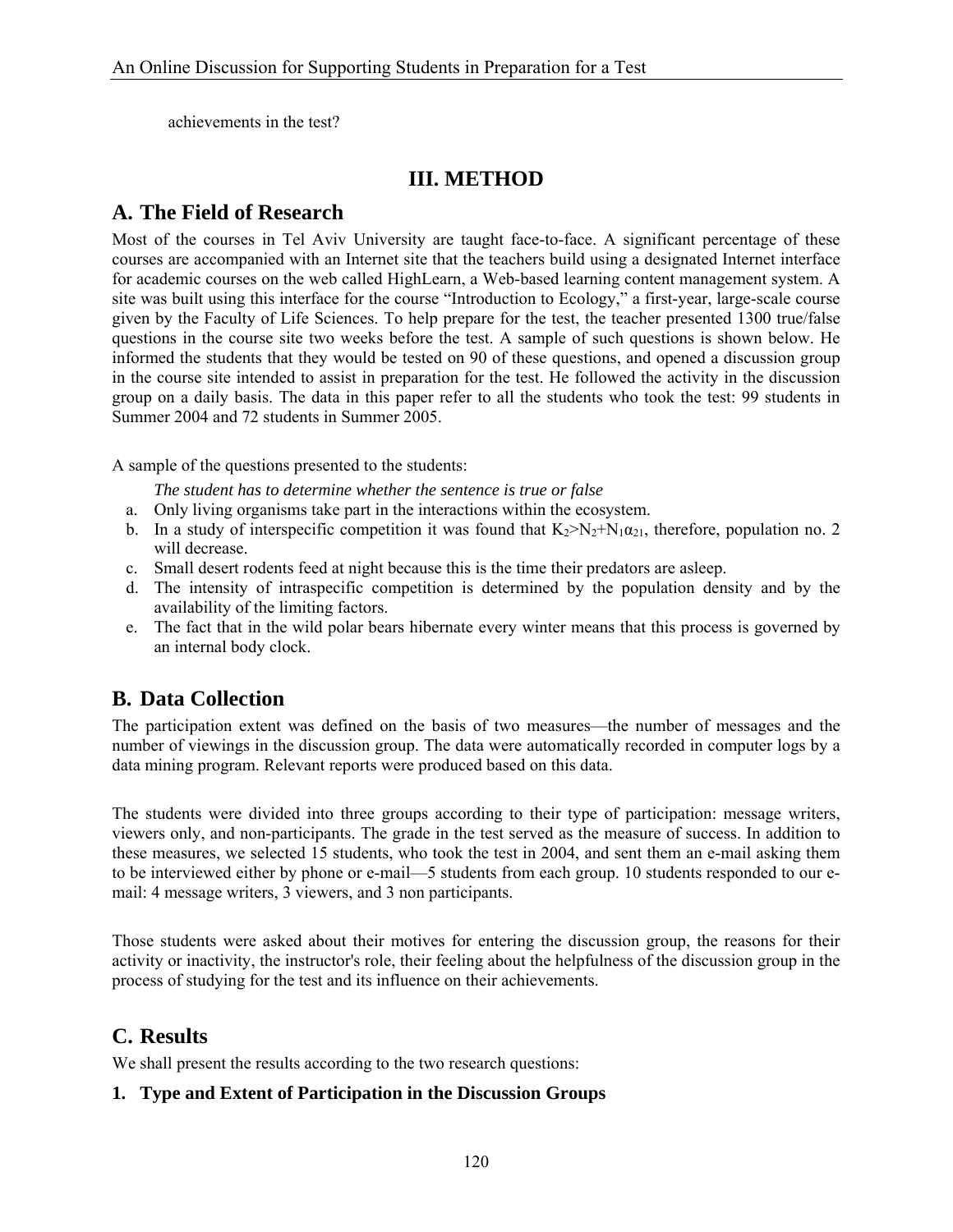Table 1 presents the type and extent of student participation in the discussion groups according to the three types of participation defined above.

In 2004 30% of the students wrote messages (921 messages overall) and in 2005 about 40% of students wrote messages (580 messages overall). The average number of messages per student in 2004 was 29.7 and the distribution was relatively high (standard deviation 46.8). The average number of messages per student in 2005 was 21.5 and the distribution was relatively low (standard deviation 5.4).

In 2004 about 50% of the writing students sent a few messages in a one week period (up to 10 messages) and 30% were more active (over 20 messages). Half of the messages were sent by the three most active students who sent more than 100 messages each. In 2005 the results were similar. Some 40% of the writing students sent less than 10 messages; 30% sent more than 20 messages. The two most active students were responsible for 40% of the total 580 messages sent to the discussion group.

In 2005 the viewers became more active. The average number of viewings per viewer was four times that of 2004. In 2004 the average number of viewings per viewer was 6.9 and the distribution was relatively high (standard deviation 10.4). The average number of viewings per viewer in 2005 was 27.1 but the distribution was relatively low (standard deviation 5.9).

|                                    | 2004                   | 2005            |  |  |  |
|------------------------------------|------------------------|-----------------|--|--|--|
|                                    | N of Students          |                 |  |  |  |
|                                    | 99                     | 72              |  |  |  |
|                                    | Percentage of students |                 |  |  |  |
| Message writers                    | 31.3                   | 37.5            |  |  |  |
| Viewers only                       | 51.5                   | 44.4            |  |  |  |
| Non-active                         | 17.2                   | 18.1            |  |  |  |
|                                    |                        |                 |  |  |  |
| Number of messages                 | 921                    | 580             |  |  |  |
| Number of viewings                 | 2145                   | 2244            |  |  |  |
| Messages per writer                | $29.7 \pm 46.8$        | $21.5 \pm 5.4$  |  |  |  |
| Viewings per writer                | $69.2 \pm 110.0$       | $83.1 \pm 15.7$ |  |  |  |
| Viewings per viewer $6.9 \pm 10.4$ |                        | $27.1 \pm 5.9$  |  |  |  |

**Table 1: Number of Messages and Number of Entries** 

**According to the Type of Activity in the Discussion Group in 2004 and 2005** 

The interviews with the students provided a dimension explaining their motives to participate in the discussion group. The interviews also suggested that there was a particularly active group of students who initiated the discussion and kept it going.

As one of the students said "There has to be an ignition—an initial spark, other people didn't really know that there is something going on but they slowly realized this". Another student said "I entered by chance and then I saw that there were a few people who sent lot of messages that really helped me. So I started entering and I really got carried away with the whole thing and became dependent on certain people's answers".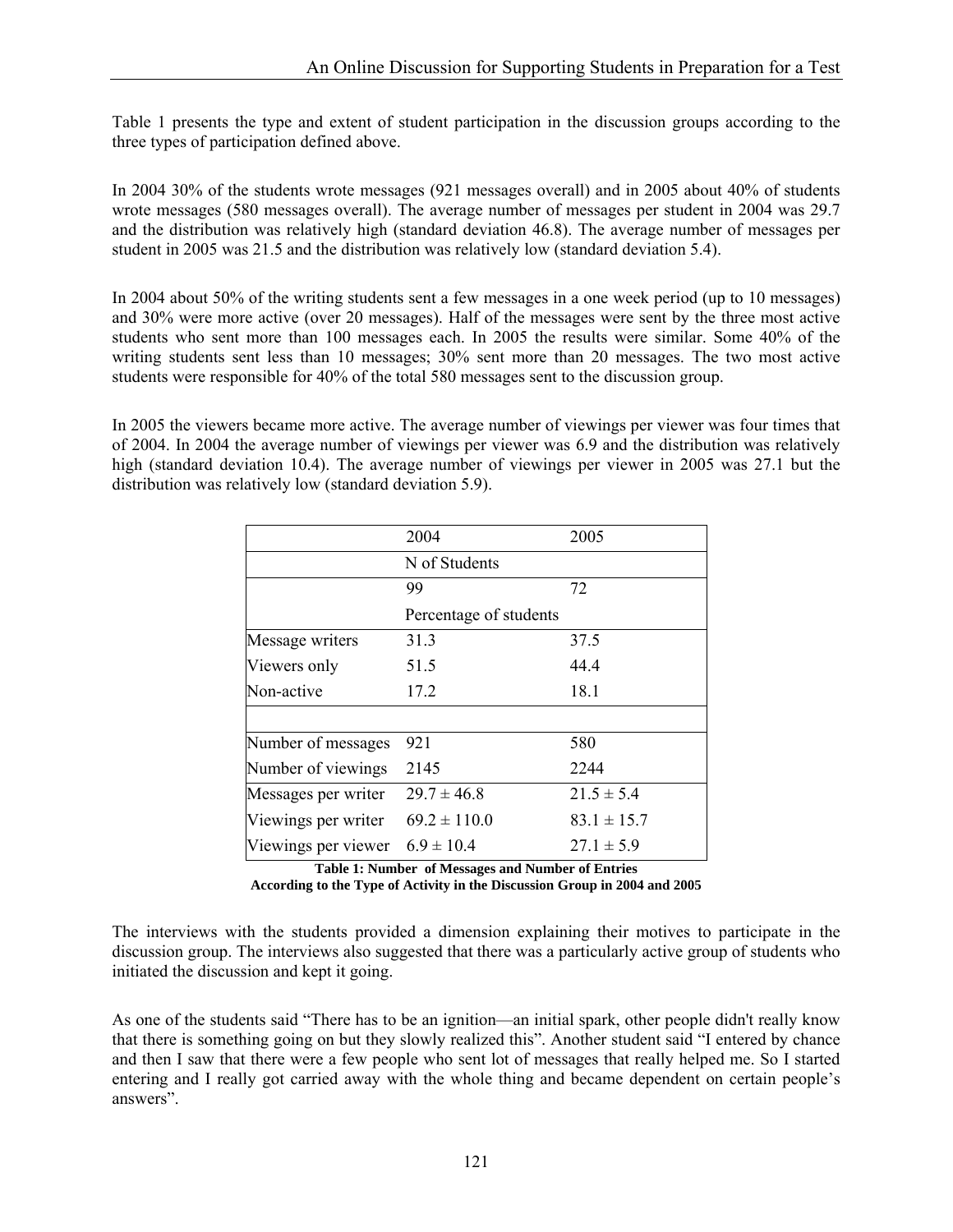In both discussion groups the teacher contributed about 7% of all the messages (64 messages in 2004 and 38 messages in 2005). His role in the discussion did not come up as a central question in this research, but it received an important place in the student response in the interviews. We shall quote several statements students made on this issue. One student remarked that the teacher's presence at the right time and extent is very important for the development of the discussion. "He has to enter at least once a day, and before the test even more often, or else the discussion is ineffective. It turns into a heap of rubbish." Another student remarked that the intervention of the instructor at the right time helped achieve the goal. "We argued about the answer… he waited and let us argue… his intervention was smart." The instructor's attitude and the high appreciation he received from the students were also emphasized "His willingness to help and his caring charmed many of us. His way of helping by not giving us the final answer but making us understand also… helped me at least not to learn the answers by heart like a parrot, but to understand and internalize the material… so thanks!!!."

#### **2. The Relation Between Participation in the Discussion Groups and Test Achievements**

The second research question pertained to the relation between the type of participation (writers, viewers, non-participants) in the discussion groups and success in the test. Table 2 presents the average grades in the test for the three groups. Scheffe's test was conducted to compare the contrasts among the grades in the three activity groups. We found that the message writing group of 2004 term could be distinguished from the two other groups and that its achievements in the test were significantly higher (F (98.2)=7.68,  $p<0.01$ ) than the achievements among the two other groups. On the other hand, in 2005 the message writers did not achieve significantly higher grades than the two other groups.

|            | 2004                          | 2005             |
|------------|-------------------------------|------------------|
| Writers    | $89.2 \pm 8.6$ a <sup>*</sup> | $87.3 \pm 1.6$ a |
| Viewers    | $78.5 \pm 14.6$ b             | $83.1 \pm 1.7 a$ |
| Non-active | $73.6 \pm 22.1$ b             | $842 \pm 28a$    |

**Table 2: Relations Between the Type of Activity in the Discussion Group and the Grade in the Test Data are Averages ± S.D.** 

\*Within each column, numbers followed by different letters differ significantly ( $p<0.01$ )

We also examined the relation between the number of messages written and the grade in the test among the writers group. In 2004 a significant correlation ( $p$ <0.05  $r$ =0.40) was found between the number of messages written and the grade in the test. A significant correlation was found in both terms between number of viewing of all the students and grades (2004  $p<0.01$  *r*=0.26; 2005  $p<0.05$  *r*=0.23).

An obvious explanation for the positive relationships that were found in 2004 between the extent of message writing and achievements in the test was that the active writers were generally better students. In order to test this possibility we compared the annual average grades of the various student groups.

|                      | 2004            |                 | 2005             |                 |
|----------------------|-----------------|-----------------|------------------|-----------------|
|                      | Average of      | Grade in this   | Average of       | Grade in this   |
|                      | annual grades   | test            | annual grades    | test            |
| All students         | $79.4 \pm 12.4$ | $81.5 \pm 15.5$ | $85.0 \pm 9.3$   | $76.2 \pm 10.5$ |
| Message writers      | $81.4 \pm 17.3$ | $89.2 \pm 8.6$  | $77.2 \pm 10.5$  | $87.3 \pm 1.6$  |
| Most active students | $87.6 \pm 6.6$  | $94.0 \pm 5.4$  | $74.3 \pm 13.06$ | $91.4 \pm 4.2$  |

**Table 3: Relations Between the Extent of Activity, Annual Average Grades, and Achievements in this Test Data are Averages ± S.D.**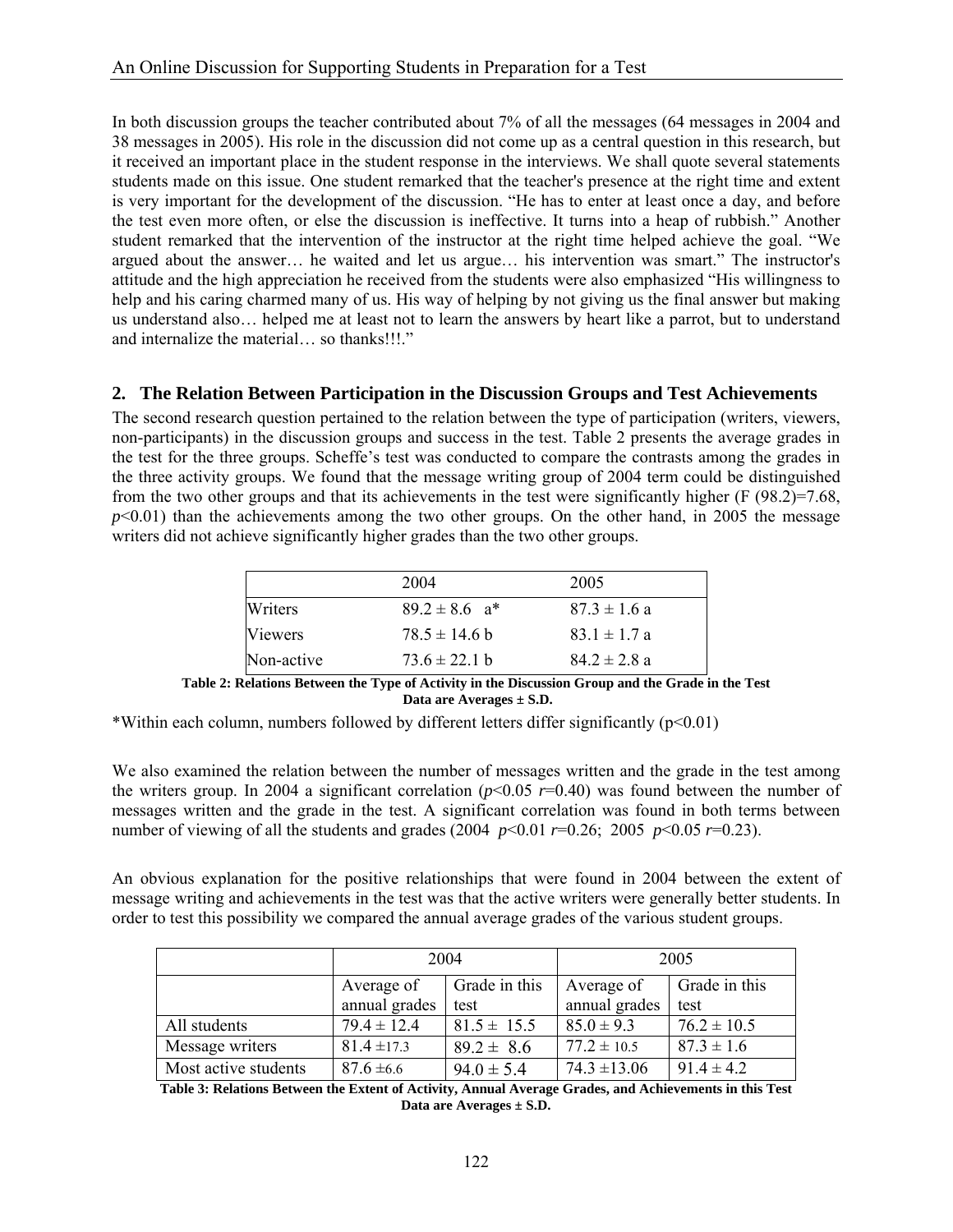In 2004 significant correlations were found between the number of written messages and the annual average grades ( $p$ < 0.05  $r=0.22$ ) and between achievements in this test and the annual average grades  $(p<0.01 r=0.37)$ . Namely, the active students in the discussion had better grades in this test and were also better students in general.

In 2005 the picture was different. The students who were most active in the discussion group (wrote more than 20 messages, N=10) were those who had lower annual average grades than the others. On the other hand, their achievements in this test were significantly higher (t(70)=3.12, *p*<0.01) in comparison with the other students (N=72).

Several important issues emerged in the interviews with the students who were active writers, pertaining to the contribution of the discussion group to success in the test. The students' comments mainly suggested that participation in the discussion group contributed to their understanding of the learned material and to strengthening their self-confidence.

"The forum really helped me!!! Things I thought I understood turned out to be inaccurate…I'm sure that this also improved my grade."

"The discussion group really helped. I don't know what I would have done without it… Especially the contact with the teacher, it does not exist in any other course. But also the friends' responses. I often changed my opinion about questions which I thought I understood."

"If I didn't understand the final answer I read the discussion… and this really helped me understand several topics."

"I was asked a lot, and I answered and people agreed with me, and I understood I'm in the right direction. It gives you a very good feeling."

"It helped my feeling and maybe influenced the grade. I think that if I would have participated more in the discussion it would have helped me more."

"…not just the presence of the instructor, but the presence of the students too is very important. It really boosted my confidence. It's not just what the instructor will say but also friends' responses."

#### **IV. DISCUSSION**

One aim of this study was to check student participation type and extent in an online discussion group intended to support them in preparation for a particular test. The hypothesis was that during this period, when no face-to-face meetings are held, the students would have a special interest in active participation in the discussion group that would assist them. In the discussion groups that were examined, 30–40% of all the students enrolled for the test wrote messages, and 45–50% of them viewed the discussion. Overall, about 80% of the students made use of the discussion group. Previous studies that examined different manners of using various types of discussion groups found that about 50% of the students enter a discussion group [22, 23, 24]. In our case, among the participants, the majority (60%) were message writers unlike in previous studies, in which only 15%–20% were message writers [23, 24].

Based on the message distribution among the writers we concluded that most of the activity in the discussion group was carried out by a small core of active, interested participants. They were the initiators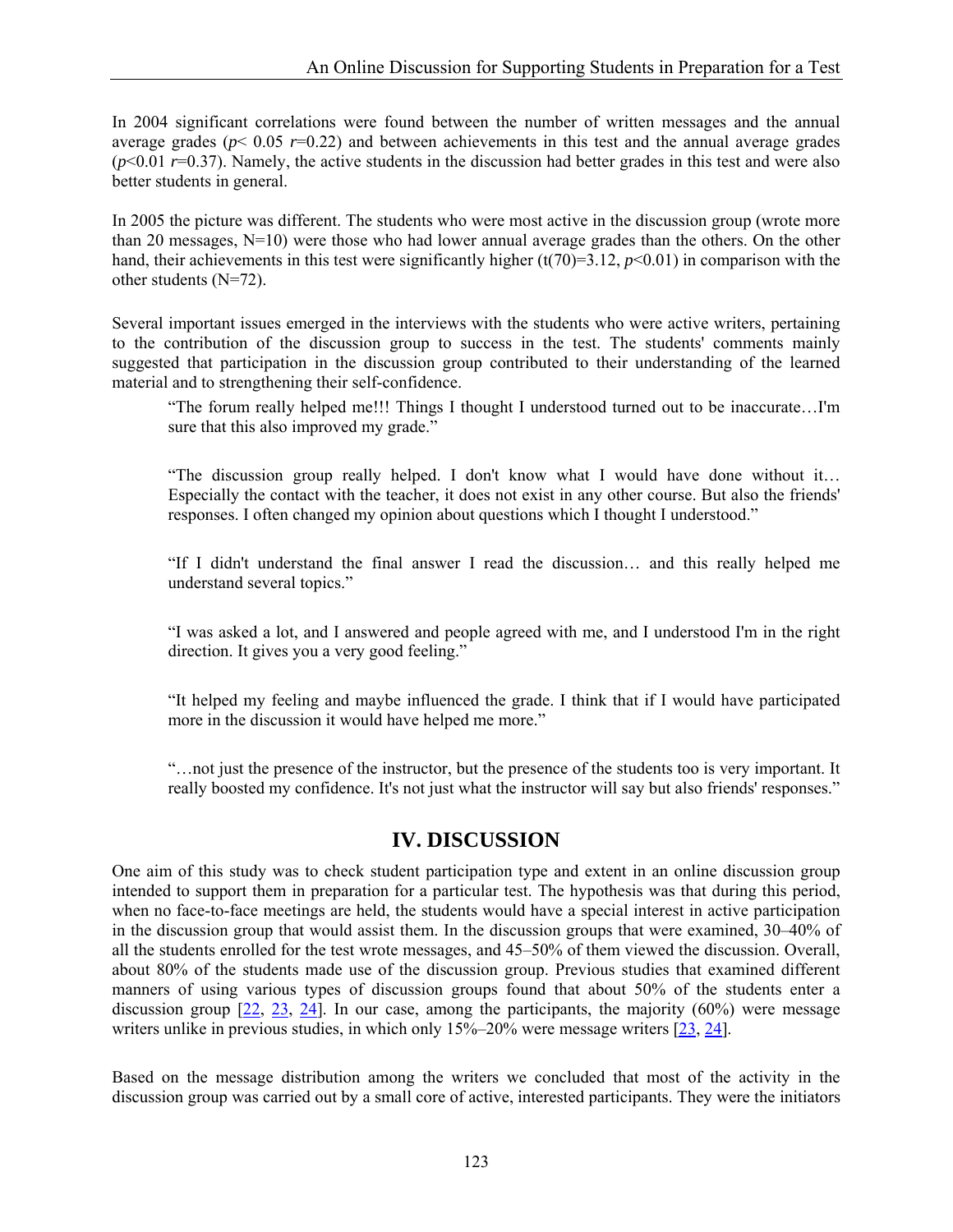of the discussions and the ones who answered questions of the others. The success of the discussion was dependent on their interest and determination. Most of the participants in the group were casual users who came in for clarifying a few specific questions and disappeared once they were satisfied or discouraged by the responses they received. A possible explanation for this pattern of activity can be related to the fact that the students were guided by a pool of review questions presented by the teacher. Focusing questions are known to serve as a basis for creating a relevant discussion and leading the students towards a clear goal [30]. Another explanation for this pattern had to do with the teacher's roles, as was reflected in the interviews. His frequent entries enabled the students to develop a relevant discussion, knowing that he was responsible for the credibility of the contents. The teacher's timing of his intervention left the students enough time to respond to one another and discuss issues among themselves. His manner of writing encouraged thinking and created a pleasant atmosphere. Other studies also emphasize the important role of the of the teacher as a discourse facilitator, whose cognitive, social and teaching presence is essential for confidence building and increase the motivation for knowledge sharing [8, 26, 32, 33, 34, 35]. The example set by the few most active students also encouraged the other students to participate in the discussion, to contribute their knowledge, receive information from peers, and feel that this activity was valuable even when under pressure towards the test. Student comments indicate that the involvement of the teacher and the message writers was important in supporting reflective processes, which are at the basis of the student's self-direction.

Question arises as to why around 17% of the students in both terms did not participate at all and 50% of the students only viewed the discussion and did not write anything. In the interviews, some reasons for the lack of participation were brought up. The first reason was related to the learning habits of first-year students who are, in general, less accustomed to using the various knowledge resources and to collaborative work. This supported findings of another study, which showed that graduate students made greater use of discussion groups than undergraduates [22]. The second explanation is related to students' former experiences with discussion groups where much irrelevant and unfocused material accumulated. Students with such negative experiences regarded the discussion group as a waste of time which they could not afford in the period just prior to the test. The third explanation, which provided further support for what was already known from the literature, was the students lack of self confidence in expressing themselves in writing or in using web-based technology in general [30]. Students seem to need an adjustment process in order to effectively use this medium. It is also possible that the congestion created in the discussion group, the large number of messages, and the lack of internal organization discouraged students from entering the discussion group. This argument was strengthened when we examined the messages in the discussion group where some students expressed frustration regarding the information load.

In order to support the use of discussion groups for test preparation, they should be used as an integral part of the learning process in the course and not just towards the test. The opportunity for gaining such an experience throughout the learning period might reinforce the confidence of hesitant students, allow students to discover the power of the group as a source of information, and turn participation in discussion into a regular part of the learning process.

The second research question dealt with the relation between the type of activity in the discussion group and achievements in the test. It appears that only the group of students who actively participated by writing messages received higher grades in the test in compared to the other two groups. This finding reinforces the hypothesis that the more active student has more opportunities for reflection, further inquiry, criticism and direction [11, 33].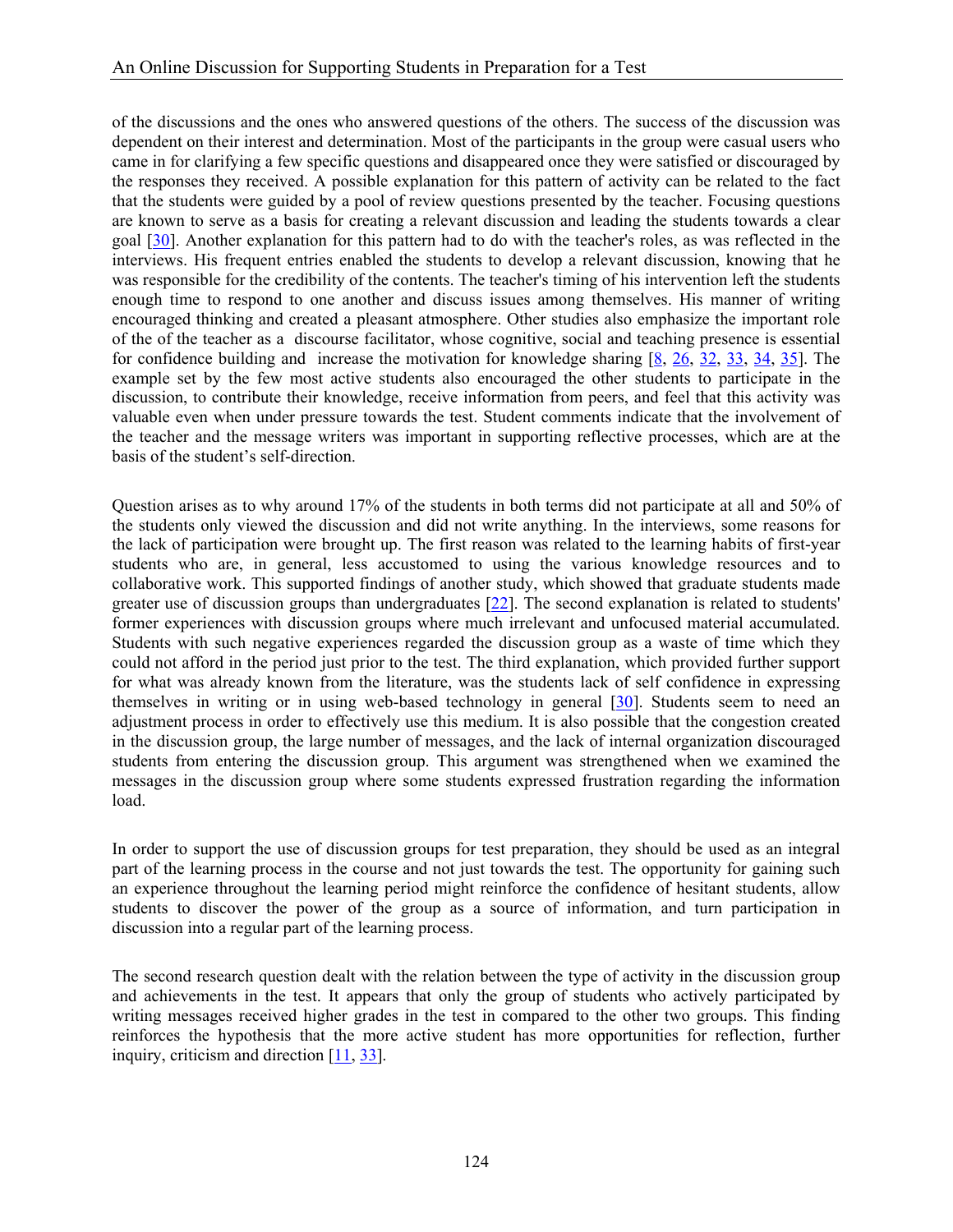Among the message writers of 2004 a positive correlation was found between the number of written messages and the student grade in the test, but since the active message writers had a higher average annual grade we can not suggest any causal relationships between activity in the discussion and the higher achievements in the test. On the other hand, in 2005 the active message writers had lower annual average grades than the rest of the class, while in this test their grades were significantly higher. It is therefore plausible that in 2005 the activity in the pre-test discussion group helped those students whose achievements are usually not high. Additional research is needed to better understand this result.

Based on the general trend in 2004, the teacher encouraged students in 2005 course to take part in the discussion group assuming that it might improve their achievements. This may have caused more students of generally lower standing to take part in the discussions. Indeed they seem to have benefited from this activity. The teacher's recommendation in 2005 may have also been the reason for the higher activity level of those who were classified as viewers only. I may also account for the lower standard deviation among the active participants in 2005.

Two central arguments that were raised by the students might explain the active message writers' success in the test. The first has to do with the level of understanding of the material, whereas the second one concerns the strengthening of students' self confidence regarding their knowledge of the material as a result of their participation in the discussion group. According to the interviews, active participation helped the ones engaged in it focus on the difficulties, formulate questions, raise arguments, and be exposed to criticism and feedback from peers and the instructor. In addition, it came up in the interviews that participation in the discussion supported habits of group learning and the sharing of knowledge among active participants. These processes, which occur during the discussion, reinforce cognitive, motivational and operative factors, which are significant in processes of self-direction.

The findings indicate a large gap in the average number of viewings between the viewers and the message writers in 2004. We assume that in 2004 the viewers were similar to the non- active students in terms of their involvement in the discussion. In 2005 there was not such a large gap in the average number of viewings between viewers and the message writers. In 2005 the viewers were more involved in the discussion. We can assume that those students who viewed the discussion more intensively were similar to those students who posted only few messages, in terms of their involvement in the discussion. However, in both terms the viewers did not achieve significantly better grades than their peers who didn't enter the discussion group at all, and this might indicates a lack of actual involvement. The viewers did not receive an informal evaluation of their activity and personally focused direction from their fellow students and the teacher, nor did they explicitly take a position. We can assume that the contribution of the discussion to their knowledge level and to their confidence towards the test was marginal. Nevertheless, a study conducted by Garrison et al. reported that participants who are viewers only (latent) feel that they do derive some benefit merely by reading the messages in the discussion group [33].

Based on the data we have, we can formulate several recommendations as to an efficient management of a discussion group aimed at helping students during the period before the test. Of paramount importance is the consistent presence of the teacher, with intervention timing and style that are thought-provoking and encourage the students to express their opinions. It is also important to focus the discussion around a pool of questions, some of which will compose the test. Aligning the online discussion with assessment of student learning is key. It is also necessary to insist on relevant and clear writing, and on the creation and maintenance of a positive and encouraging environment both by the teacher and the other participants. Too big a load of information and repetition of questions hinder the activity in the discussion, and therefore it is recommended to set rules of writing in advance.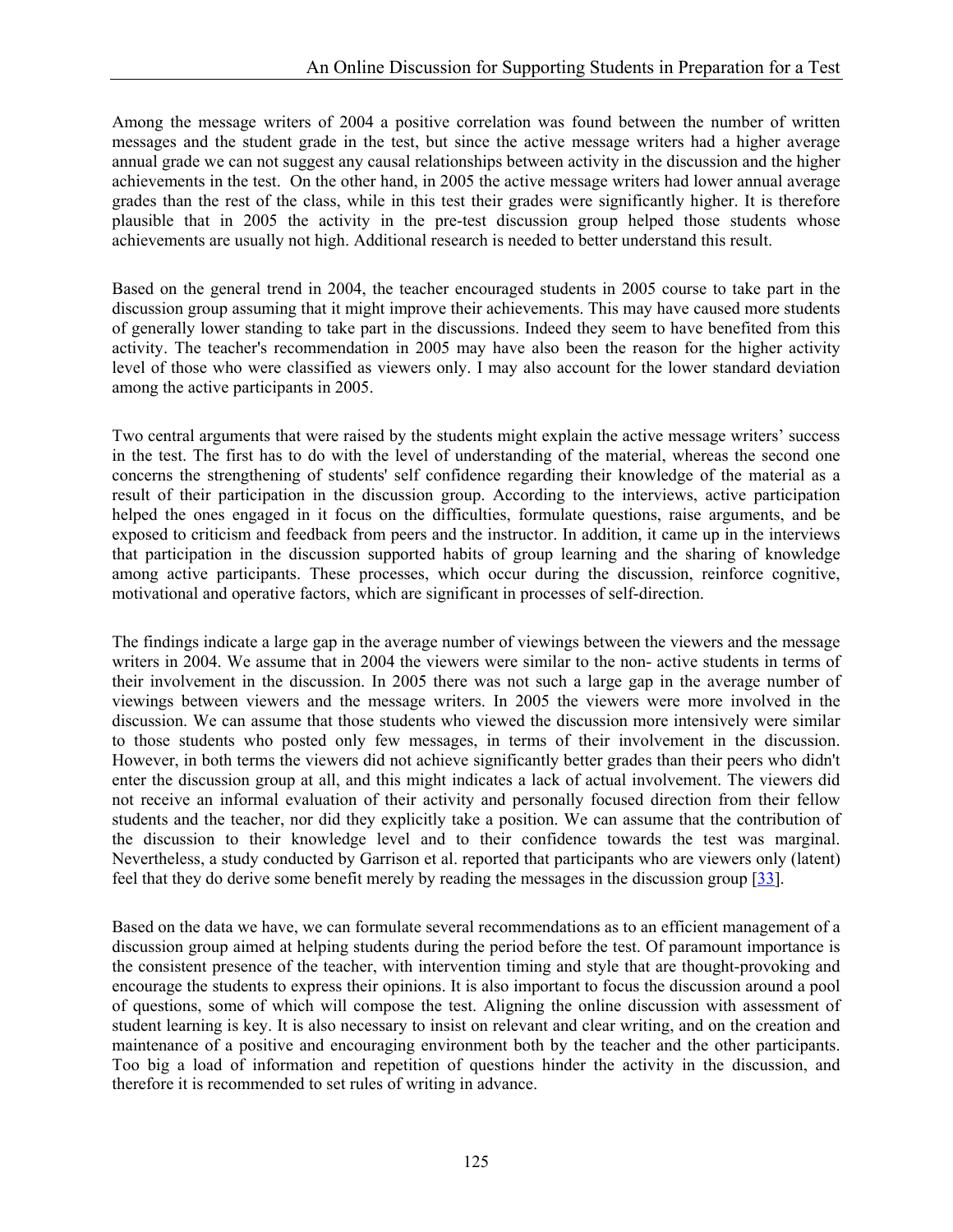This research demonstrates the potential of a discussion group focused around a set of review questions in helping students at the time of preparation for a test. The asynchronous nature of the activity enables a large group of students, who wish to do so, to carry out collaborative learning and consultations without the need to actually convene at one place. The teacher too can respond, at her or his convenience, to the needs of students personally as well as collectively. These are key factors at times in which the students are under a great deal of stress and no regular study sessions take place.

In order to strengthen our findings and deepen our understanding of the effect of a discussion group from this type we recommend that this also be tried in other fields and among wider groups of students. We also think that a qualitative study of the factors that cause students of different levels and characteristics to take part in such a discussion group will help form a basis for constructing various models for management of the discussion groups.

Another topic that should be further investigated is the effect of such discussion groups on the viewers only. Why do they refrain from contributing and what benefits do they perceive?

## **V. REFERENCES**

- 1. **Rosen, D., J. Woelfel, D. Krikorian and G. A. Barnett**. Procedures for analyses of online communities. *JCMC* 8(4): 2003. [http://jcmc.indiana.edu/vol8/issue4/rosen.html.](http://jcmc.indiana.edu/vol8/issue4/rosen.html)
- 2. **Taylor, J.C.** *Teaching and Learning Online: The Workers, the Lurkers and the Shirkers*. University of Southern Queensland, Australia, 2002. <http://www.ouhk.edu.hk/CRIDAL/cridala2002/speeches> /taylor.pdf.
- 3. **Boekaerts, M.** Self regulated learning: where we are today? *International Journal of Educational Research* 31: 445–457, 1999.
- 4. **Brown, A.** Metacognition, executive control, self-regulation, and other more mysterious mechanisms. In F. Weinert & R. Kluwe (Eds.), *Metacognition, Motivation and Understanding*, 65–116. Hillsdale, NJ: Erlbaum, 1987.
- 5. **Lin, X., C. Hmelo, C. Kinzer and T. Secules.** Designing technology to support reflection. *Educational Technology Research and Development* 47(3): 43–62,1999.
- 6. **Skager, R.** *Organizing School of Encourage Self-Direction in Learners,* UNESCO Institute for Education, Hamburg and Oxford: Pergamon Press, 1984.
- 7. **Tabak, I., W. A. Sandoval, B. K Smith, F. Steinmuller and B. J. Reiser.** Reflection as a vehicle towards local and global understanding. Paper presented at the annual meeting of the American Educational Research Association, San Diego, CA, April 1998. [http://www.letus.org/bguile/](http://www.letus.org/bguile) Papers/tabak\_et\_al\_aera98.pdf.
- 8. **Anderson, D. A.** Individual Characteristics and Web-Based Courses. In: C. R. Wolpe (Ed.), *Learning and Teaching on the World Wide Web*, 47–68. San Diego, CA: Academic Press, 2001 .
- 9. **McCrindle, A. and C. Christensen.** The impact of learning journals on metacognitive and cognitive processes and learning performance. *Learning and Instruction* 5: 167–185, 1995.
- 10. **Paris, S. G. and P. W. Winograd.** How metacognition can promote academic learning and instruction. In B.J. Jones and L. Idol (Eds.), *Dimensions of Thinking and Cognitive Instruction,* 15– 44. Hillsdale, NJ: Erlbaum, 1990.
- 11. **Garrison, D. R., M. Cleveland-Innes and T. Fung.** Student role adjustment in online communities of inquiry: Model and instrument validation. *Journal of Asynchronous Learning Networks* 8(2): 2004. [http://www.sloan-c.org/publications/jaln/v8n2/v8n2\\_garrison.asp.](http://www.sloan-c.org/publications/jaln/v8n2/v8n2_garrison.asp)
- 12. **Kumari, D. S.** Connecting graduate students to virtual guests through asynchronous discussions: Analysis of an experience. *Journal of Asynchronous Learning Networks* 5(2): 2001. http://www.sloan-c.org/publications/jaln/v5n2/v5n2 kumari.asp.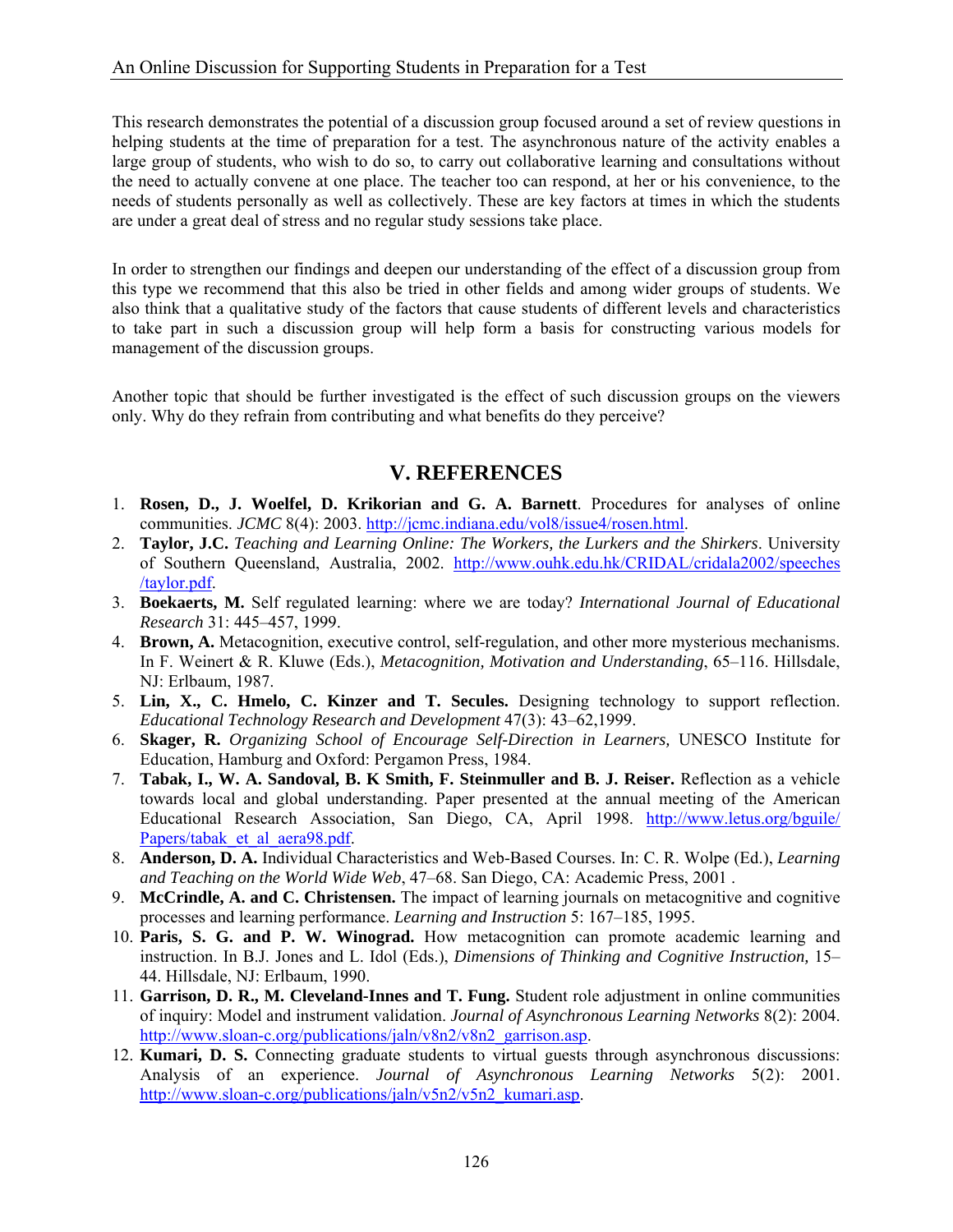- 13. **Moore, M. G.** What does research say about the learners using computer-mediated communication in distance learning? *American Journal of Distance Education* 16(2): 65–81, 2002.
- 14. **Yuen, H.K. and W.K. Ma.** Knowledge sharing through web-based learning system, In M. Khosrow-Pour (Ed.) *Innovation through Information Technology*, 337–340. Hershey, PA: Idea Group Inc., 2004.
- 15. **Arbaugh, J.** How instructor immediacy behaviors affect student's satisfaction and learning in webbased courses. *Business Communication Quarterly* 64(4): 42–54, 2001.
- 16. **Brown, J. S. and P. Duguid.** The social life of information. Cambridge, MA: Harvard Business School. *Education Media International* 38(1): 4–12, 2000.
- 17. **Brown, R. E.** Improving learning and reducing costs: New models for online learning. *EDUCAUSE Review* 38(5): 29–38, 2003.
- 18. **Hung, D. W. L. and D. Chen.** Situated cognition, Vygotskian thought and learning from the communities of practice perspective: Implications for the design of Web-based e-Learning. *Education Media International* 38(1): 4–12, 2001.
- 19. **Conrad, D.** Deep in the hearts of learners: Insights into the nature of online community. *Journal of Distance Education* 17(1): 1–19, 2002.
- 20. **Rimor, R. and E. Kozminsky.** Learners' reflections in technological learning environments: Why to promote and how to evaluate. Proceedings of SITE 2000, 2000. [http://burdacenter.](http://burdacenter) bgu.ac.il/publications/finalReports2001-2002/rimor.pdf.
- 21. **Vaughan N. and D. R Garrison.** Creating cognitive presence in a blended faculty development community. *The Internet and Higher Education* 8(1): 1–12, 2005.
- 22. **Tikochinsky, M.** Student's participation patterns in Web-Based academic forums. M.A. Thesis, Tel Aviv University, School of Education, 2002.
- 23. **Bagherian, F. and W. Thorngate**. Horses to Water: Why course newsgroups fail? *First Monday* 5(8): 2000. [http://www.firstmonday.org/issues/issue5\\_8/thorngate/index.html.](http://www.firstmonday.org/issues/issue5_8/thorngate/index.html)
- 24. **Rovai, P. A.** Preliminary look at the structural differences of higher education classroom communities in traditional and ALN Courses. *Journal of Asynchronous Learning Networks* 6(2): 2002. [http://www.sloan-c.org/publications/jaln/v6n1/v6n1\\_rovai.asp.](http://www.sloan-c.org/publications/jaln/v6n1/v6n1_rovai.asp)
- 25. **Koory, M.** Different in learning outcomes for the online and f2f versions of an introduction to Shakespeare. *Journal of Asynchronous Learning Networks* 7(2): 2003. <http://www.sloan-c.org> /publications/jaln/v7n2/v7n2\_koory.asp.
- 26. **Meyer, K. A.** Technological horizons in education journal Online: The Web's Impact on Student Learning. *T.H.E Journal*: 2005. [http://www.thejournal.com/magazine/vault/A4401.cfm.](http://www.thejournal.com/magazine/vault/A4401.cfm)
- 27. **Ragan, R. E. and J. W. Kleoppel.** Comparison of outcomes on like exams administered to inresidence and asynchronous distance based Pharm. D. students. *Journal of Asynchronous Learning Networks* 8(4): 2004. http://www.sloan-c.org/publications/jaln/v8n4/v8n4\_ragan.asp.
- 28. **Russell, T.** *The No Significant Differences Phenomenon.* Chapel Hill, NC: Office of Instructional Telecommunications, North Carolina State University, 1999.
- 29. **Saba, F.** Research in distance education: A status report. *International Review of Research in Open and Distance Education* 1(1): 1–9, 2000.
- 30. **Beaudoin, M. F.** Learning or lurking? Tracking the invisible online student. *The Internet and Higher Education* 5(2): 147–155, 2002.
- 31. **Picciano, A.** Beyond student perception: Issues of interaction, presence, and performance in an on line course. *Journal of Asynchronous Learning Networks* 6(1): 2002. <http://www.sloan-c.org> /publications/jaln/v6n1/v6n1\_picciano.asp.
- 32. **Suler, J.** In Class and Online: Using discussion boards in teaching. *CyberPsychology & Behaviour* 7(4): 379–407, 2004.
- 33. **Garrison, D. R., T. Anderson and W. Archer**. Critical thinking, cognitive presence and computer conferencing in distance education. *American Journal of Distance Education* 15(1): 7–23, 2001.